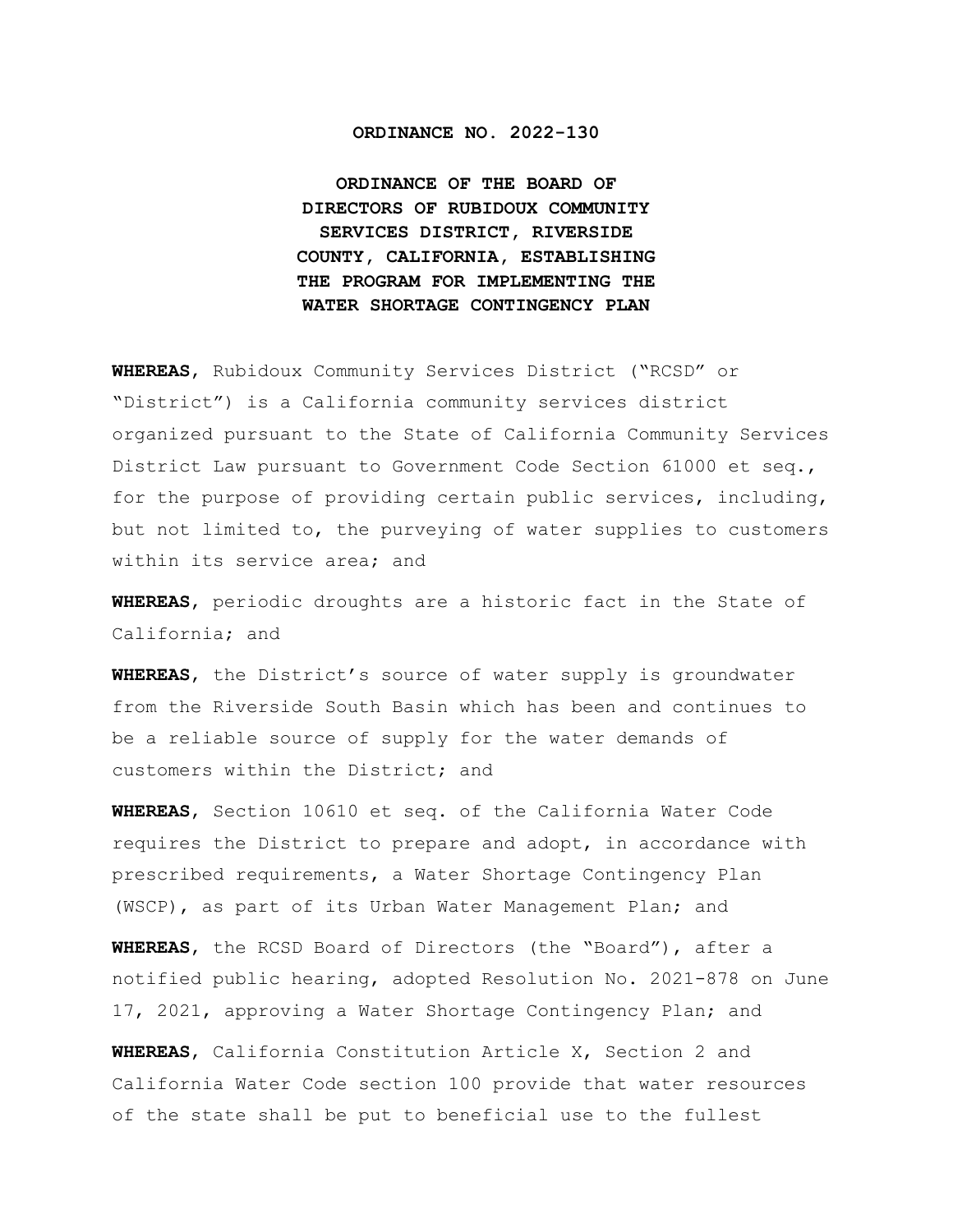extent of which they are capable, and that waste and unreasonable use or method of use be prevented and water be conserved; and

**WHEREAS,** pursuant to California Water Code Section 106, the declared policy of the State is that the use of water for domestic use is the highest use of water and that the next highest use is for irrigation; and

**WHEREAS,** Section 350-359 and 31026-31029 of the California Water Code provide legal authority for the District to declare a water shortage emergency when the District determines there would be insufficient water for human consumption, sanitation, and fire protection, and then implement regulations to manage the water shortage emergency; and

**WHEREAS,** California Water Code Chapter 3.3 - Excessive Residential Water Use During Drought [365-367] prohibits excess water use in single-family and metered multi-family units during certain drought or water shortage conditions thus requiring the urban retail water supplier to establish a method to identify and discourage excessive water through rate structures, including tiered, water budgets or surcharge, and/or establishing or amending an excessive water use ordinance, rule, or tariff; and

**WHEREAS,** California Water Code Chapter 3.5 - Water Conservation Programs [375-378] allows any public water supplier to adopt by ordinance or resolution water conservation programs, such as water use restrictions, rate structures, water-saving devices, and public education. Violations of a requirement of a water conservation program adopted pursuant to Section 376 are misdemeanors, which can result in jail of up to 30 days or a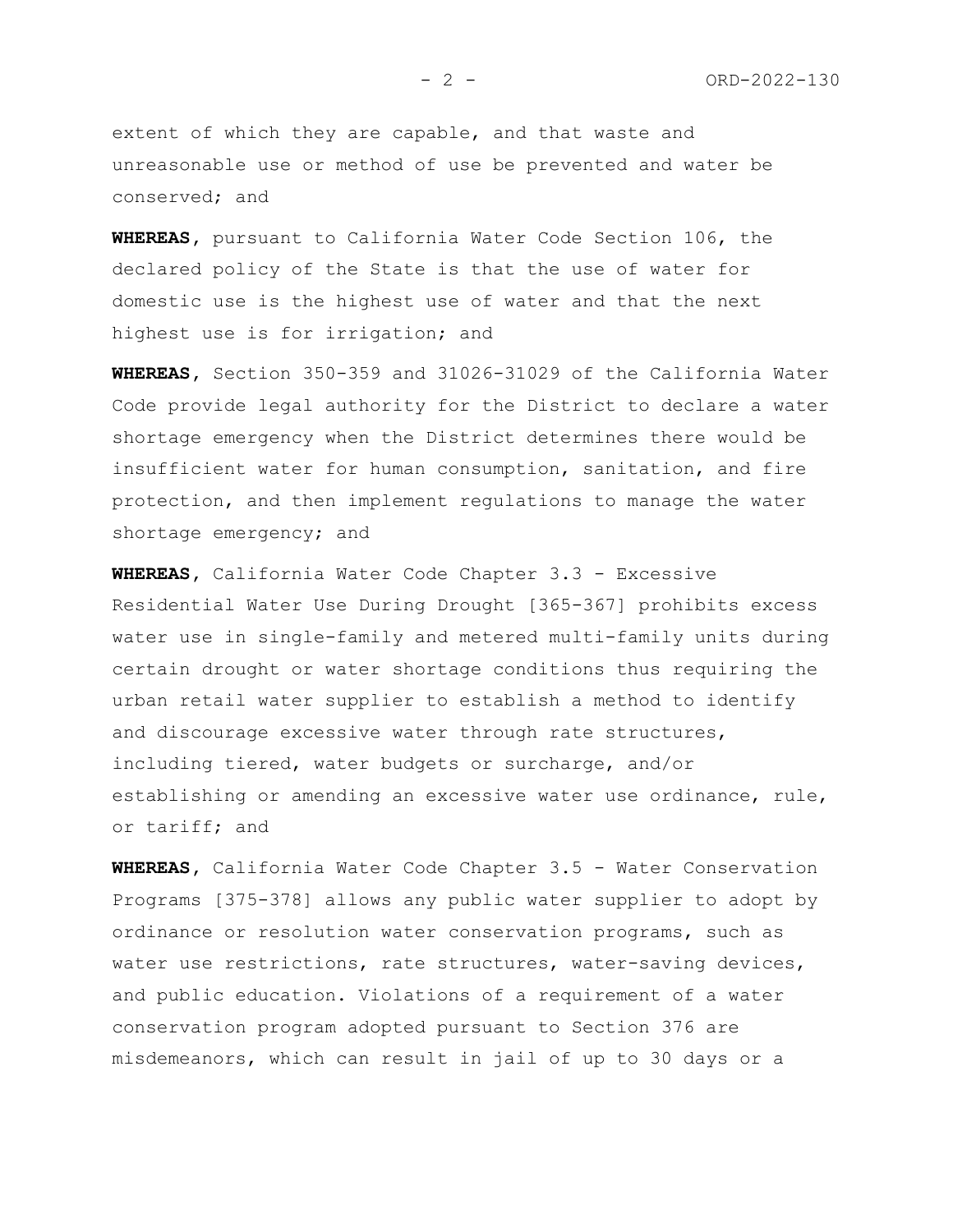fine not to exceed \$1,000 or both, and a court or public entity may hold a person civilly liable in an amount not to exceed \$10,000 plus \$500 for each additional day on which the violation occurs; and

**WHEREAS**, the State Water Resources Control Board ("SWRCB") has been directed by Assembly Bill 1668 and Senate Bill 606 to adopt long-term standards for the efficient use of water by June 30, 2022. The SWRCB's proposed text of regulation as of February 20, 2018 would make permanent with some minor modifications and clarifications, the prohibitions that expired in Code of Regulations, Title 23, Section 864 in 2017; and

**WHEREAS**, the District adopted Ordinance No. 111 (October 15, 2009) to establish a landscape water use efficiency program providing compliance measures in support of State landscape model ordinance requirements. The District adopted Resolution Nos. 2015-817 (January 15, 2015) and 2015-820 (June 18, 2015) to declare a modified Stage 2 of the water shortage contingency plan with a list of water use prohibitions consistent with the SWRCB's 2015 emergency regulations. The District adopted Resolution No. 2019-858 (November 7, 2019) to rescind Resolution No. 2015-820 and continue to encourage customers to conserve water, consistent with the SWRCB's repeal of portions of California Code of Regulations, Title 23, Sections 864.5, 865, and 866 as of April 4, 2017; and

**WHEREAS**, pursuant to California Government Code, California Emergency Services Act (Article 2, Section 8558), the District shall coordinate with any city or county within which it provides water supply services for the possible proclamation of a local emergency.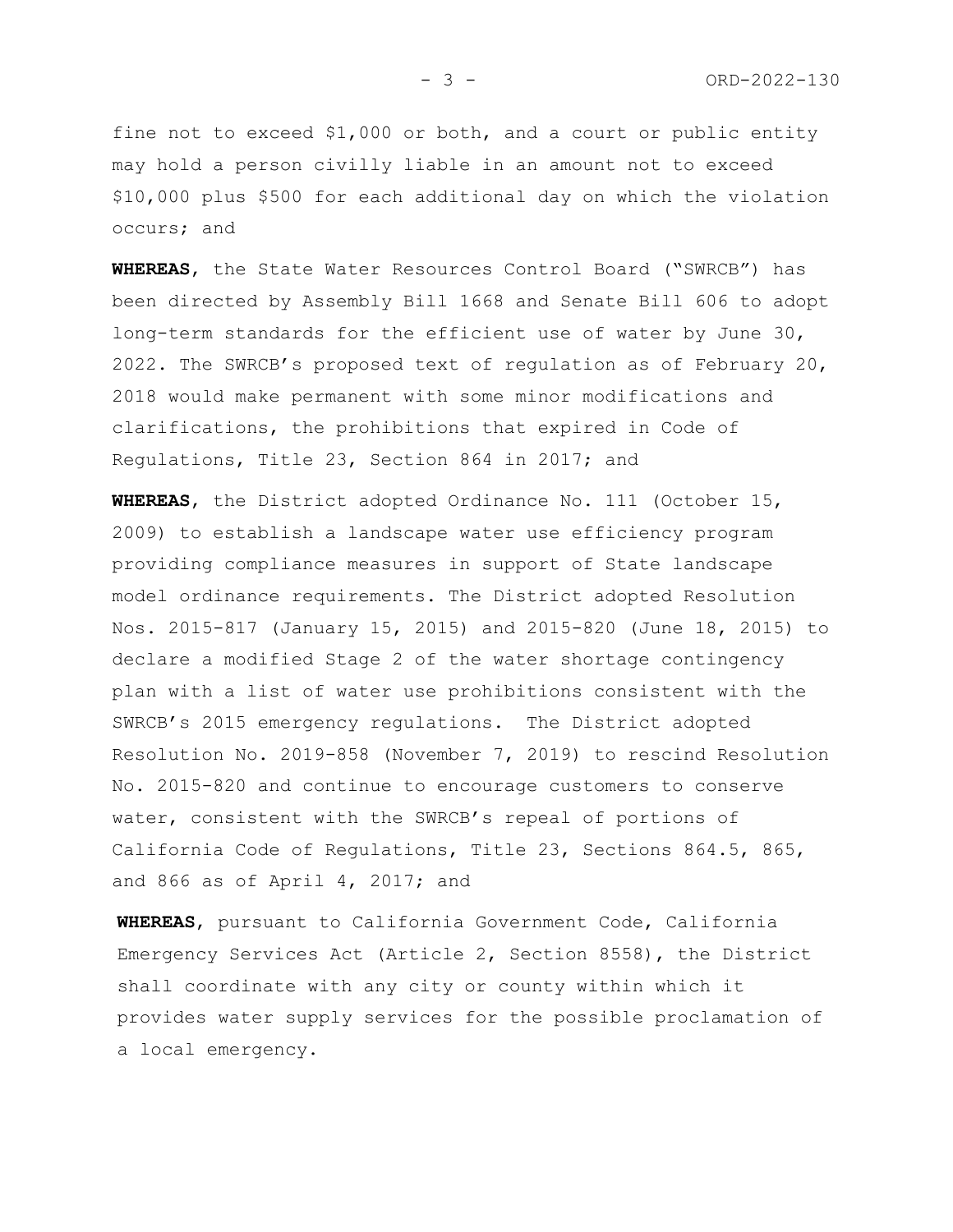**NOW THEREFORE,** this Ordinance contains provisions for implementing the District's Water Shortage Contingency Plan and rescinds District Ordinance No. 111 approved October 15, 2009.

#### **SECTION 1. DECLARATION OF PURPOSE AND INTENT**

- 1. This Ordinance provides additional detail on the enforcement, exemptions, and appeals procedures, and overall legal authority to implement the WSCP that will assure reasonable and beneficial use of water, prevent waste of water, and maximize the efficient use of water within the District to avoid and minimize the effect and hardship of water shortage to the greatest extent possible.
- 2. This Ordinance establishes permanent water use prohibitions to induce the efficient use of water regardless of water supply conditions and establishes six levels of water supply shortage response actions to be implemented during times of declared water shortage or declared water shortage emergency, designed to achieve progressively greater levels of conservation based on the conditions of the declared water shortage or emergency.
- 3. This Ordinance supports the District's WSCP, which is required by Water Code Section 10632. The WSCP, as amended from time to time, describes the demand management measures and water shortage actions that can be implemented by the Board in declaring a water shortage level and provides policy considerations, criteria and other guidance for the selection and implementation of such measures.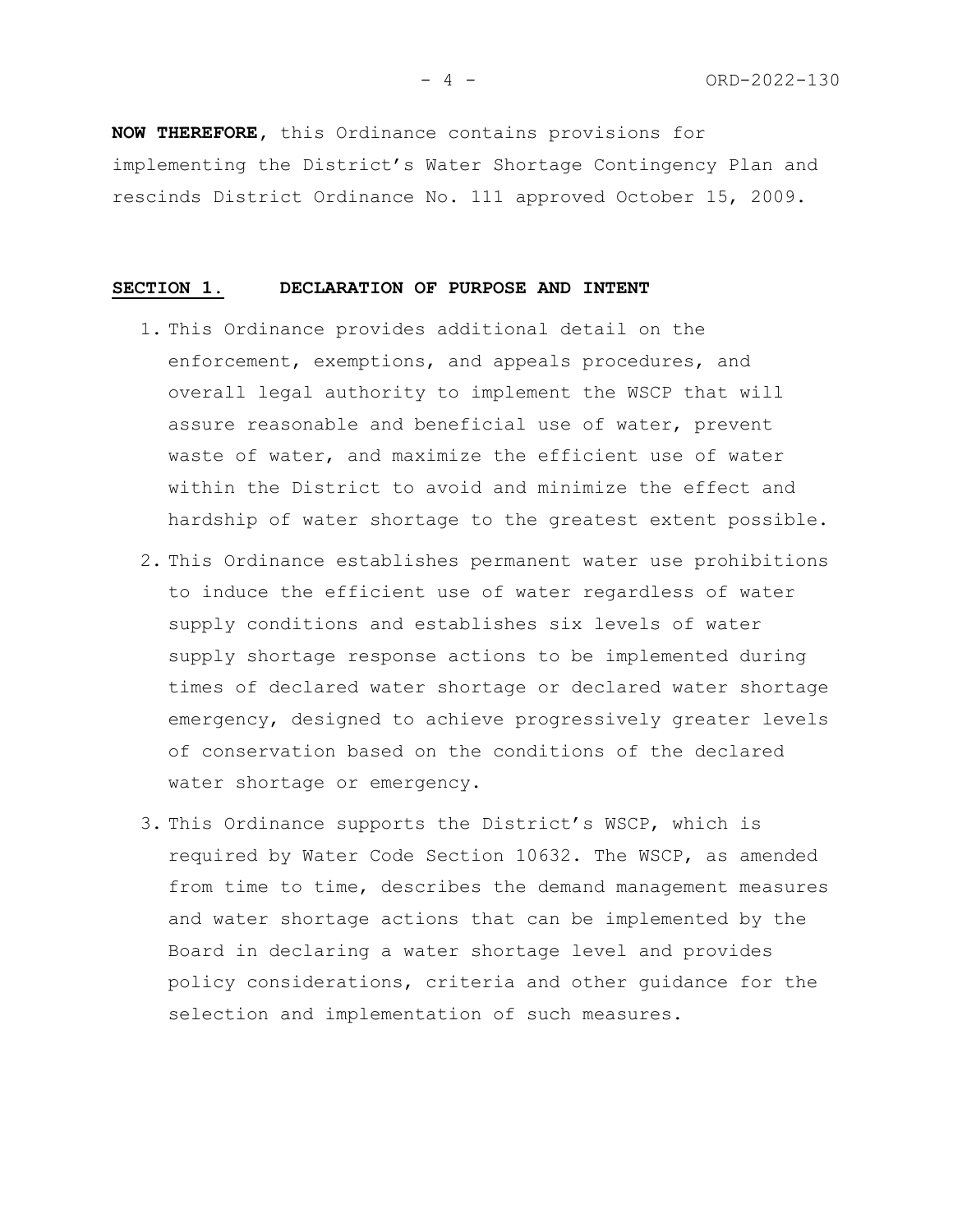4. This Ordinance is intended to complement and be used in conjunction with the tiered pricing structure adopted by the District. The tiered pricing structure encourages use within a water budget through a tiered commodity pricing system and discourages wasteful use. Any modifications to the pricing structure must be consistent with the provisions of Proposition 218.

#### **SECTION 2. APPLICATION**

The provisions of this Ordinance shall apply to all persons, entities, customers, and properties served by the District (hereinafter collectively referred to as "customers"). The provisions of this Ordinance do not apply to uses of water necessary to protect public health and safety or for essential government services, such as police, fire and other similar emergency services. The provisions of this Ordinance do not apply to use of water from private wells. This Ordinance is intended solely to further the conservation of water. It is not intended to implement any provision of federal, State, or local statutes, ordinances, or regulations relating to protection of water quality or control of drainage; refer to the local jurisdiction or Regional Water Quality Control Board for information on any stormwater ordinances and stormwater management plans. Provisions of this Ordinance may be used in conjunction with local jurisdictions to meet regional water quality and conservation requirements.

The WSCP details RCSD's actions in the event of an actual water shortage scenario. A water shortage means that the available water supply is insufficient to meet the normally expected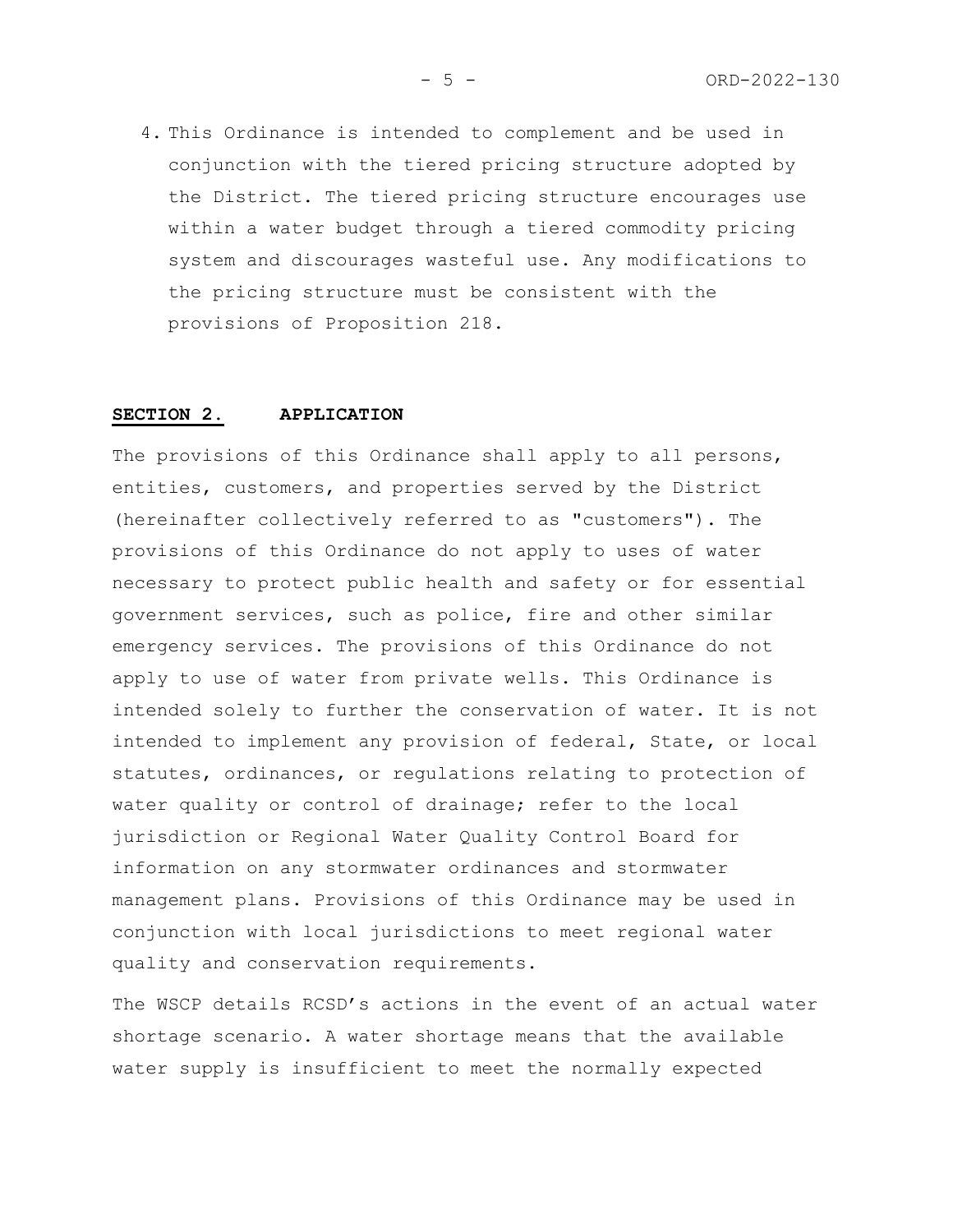customer water use at a given point in time. The District may modify the WSCP at any time independent of updates to the UWMP; however, the same steps to notify and hold a public hearing are required with each modification as described in the UWMP.

### **SECTION 3. PERMANENT WATER WASTE PROHIBITIONS**

Consistent with state law, water waste in the District service area is prohibited at all times. To prevent the waste and unreasonable use of water and to promote water conservation, the District prohibits the following actions, which are incorporated from the SWRCB's "Proposed Text of Regulation" (Water Code Title 23, Division 3, Chapter 3.5, Article 2, Section 963). At such time the SWRCB formally adopts use prohibitions, which is expected to occur by June 30, 2022, then this ordinance will incorporate-by-reference the adopted language. The following uses of water are prohibited as identified in this subdivision at all times, unless otherwise noted:

- A The application of potable water to outdoor landscapes in a manner that causes more than incidental runoff such that water flows onto adjacent property, non-irrigated areas, private and public walkways, roadways, parking lots, or structures;
- B The use of a hose that dispenses water to wash a motor vehicle, except where the hose is fitted with a shut-off nozzle or device attached to it that causes it to cease dispensing water immediately when not in use;
- C The application of potable water directly to driveways and sidewalks;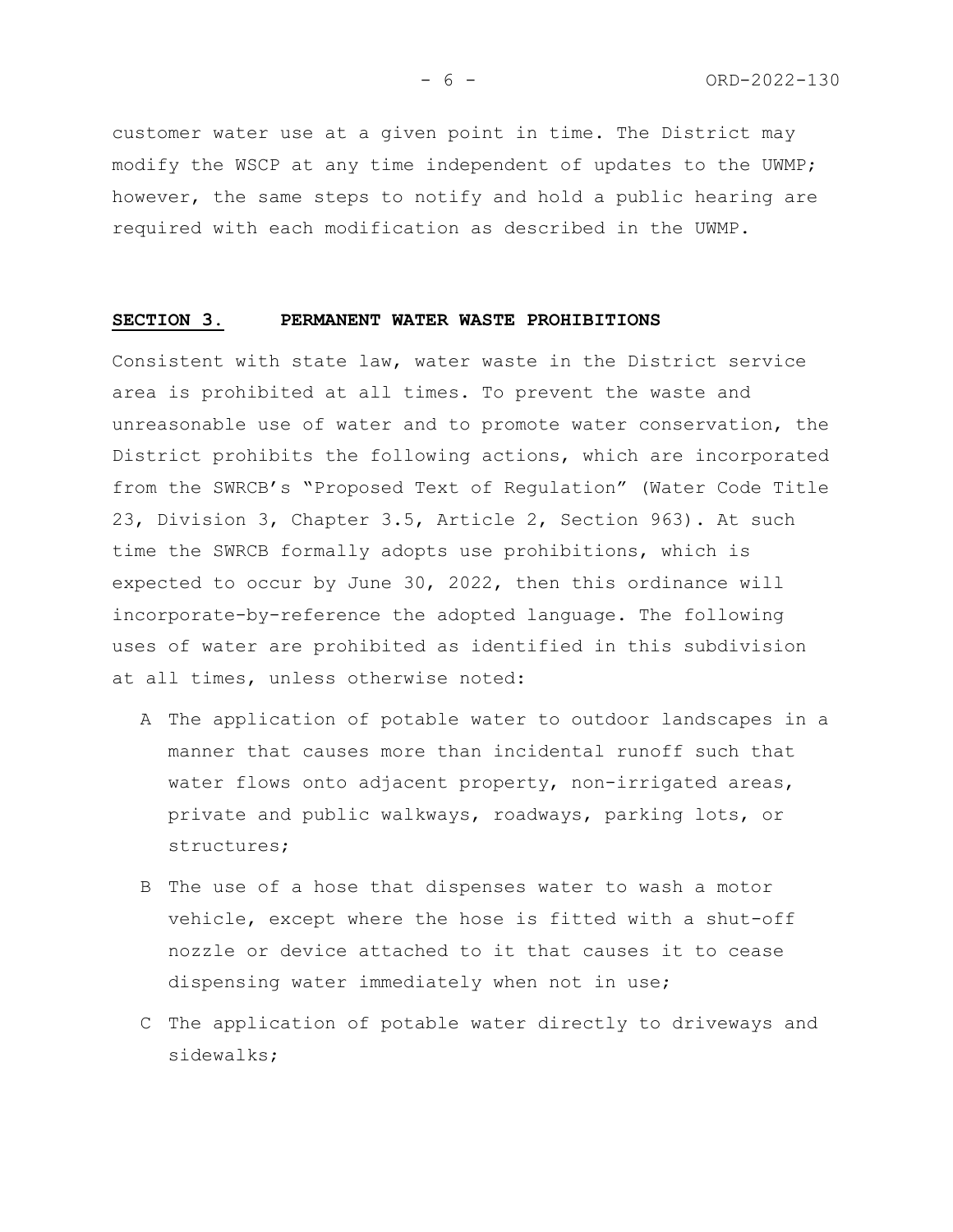- D The use of potable water in an ornamental fountain or other decorative water feature, except where: (i) the water is part of a recirculating system; or (ii) the fountain is registered on the National Register of Historic Places;
- E The application of water to irrigate turf and ornamental landscapes during and within 48 hours after measurable rainfall of at least one-tenth fourth of one inch of rain. In determining whether measurable rainfall of at least tenth one-fourth of one inch of rain occurred in a given area, enforcement may be based on records of the National Weather Service, the closest CIMIS station to the parcel, or any other reliable source of rainfall data available to the District;
- F The serving of drinking water other than upon request in eating or drinking establishments, including but not limited to restaurants, hotels, cafes, cafeterias, bars, or other public places where food or drink are served and/or purchased, during a period for which the Governor has issued a proclamation of a state of emergency under the California Emergency Services Act (Chapter 7 (commencing with Section 8550) of Division 1 of Title 2 of the Government Code) based on drought conditions; and
- G During a state declaration of drought conditions and as mandated by the state, the use of potable water for irrigation of turf on public street medians or publicly owned or maintained landscaped areas between the street and sidewalk.
- H To promote water conservation, operators of hotels and motels shall provide guests with the option of choosing not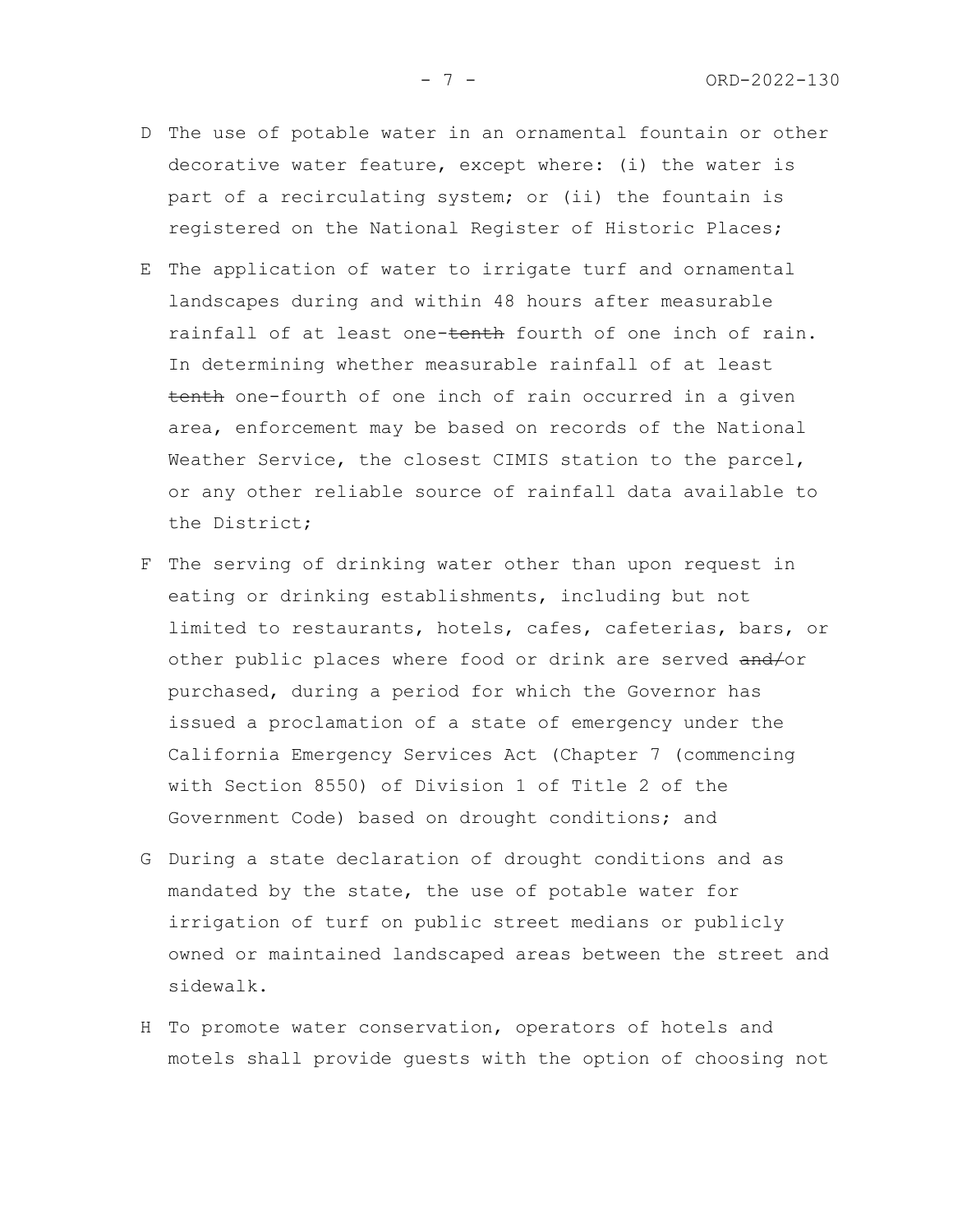to have towels and linens laundered daily. The hotel or motel shall prominently display notice of this option in each guestroom using clear and easily understood language.

To prevent the waste and unreasonable use of water and to promote water conservation, any homeowners' association or community service organization or similar entity is prohibited from the following:

- A Taking or threatening to take any action to enforce any provision of the governing documents or architectural or landscaping guidelines or policies of a common interest development where that provision is void or unenforceable under section 4735, subdivisions (a) and (b) of the Civil Code;
- B Imposing or threatening to impose a fine, assessment, or other monetary penalty against any owner of a separate interest for reducing or eliminating the watering of vegetation or lawns during a declared drought emergency, as described in section 4735, subdivision (c) of the Civil Code; or
- C Requiring an owner of a separate interest upon which waterefficient landscaping measures have been installed in response to a declared drought emergency, as described in section 4735, subdivisions (c) and (d) of the Civil Code, to reverse or remove the water-efficient landscaping measures upon the conclusion of the state of emergency. If a disciplinary proceeding or other proceeding to enforce a rule in violation any homeowners' association or community service organization or similar entity is initiated, each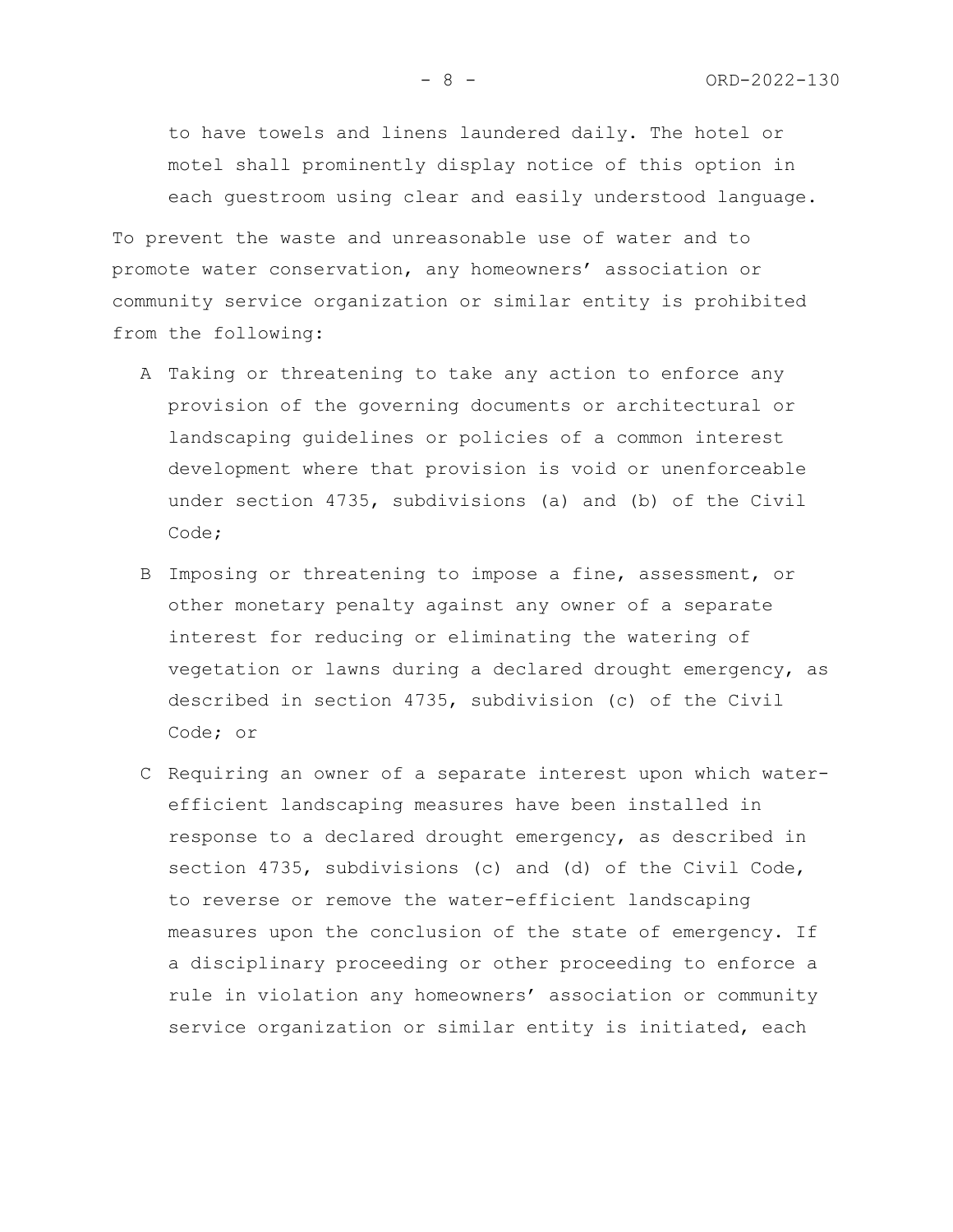day the proceeding remains pending shall constitute a separate violation of the SWRCB's regulation.

The use of water is not prohibited under the following circumstances:

- A To the extent necessary to address health and safety needs. This may include, but is not limited to, street sweeping and pressure washing of public sidewalks and the use of potable water in a fountain or water feature when required by law to be potable.
- B To the extent necessary to comply with a term or condition in a permit issued by a state or federal agency.
- C When the water is used exclusively for commercial agricultural use meeting the definition of Government Code section 51201, subdivision (b).

#### **SECTION 4. WATER SHORTAGE LEVELS**

California Water Code Section 10632(a)(3) requires suppliers to define six standard water shortage stages that correspond to progressive ranges of shortages from less than 10% to greater than 50%. A shortage is determined by the District. Shortage percentages will be calculated as percent shortfall of supplies against demands for anticipated current year conditions and assumed dry-year conditions. Shortage levels also apply to catastrophic interruption of water supplies, including but not limited to a regional power outage or earthquake. The District's shortage response actions for each shortage level are described below; however, the District retains the right to enact additional actions as needed for the type of shortage at-hand.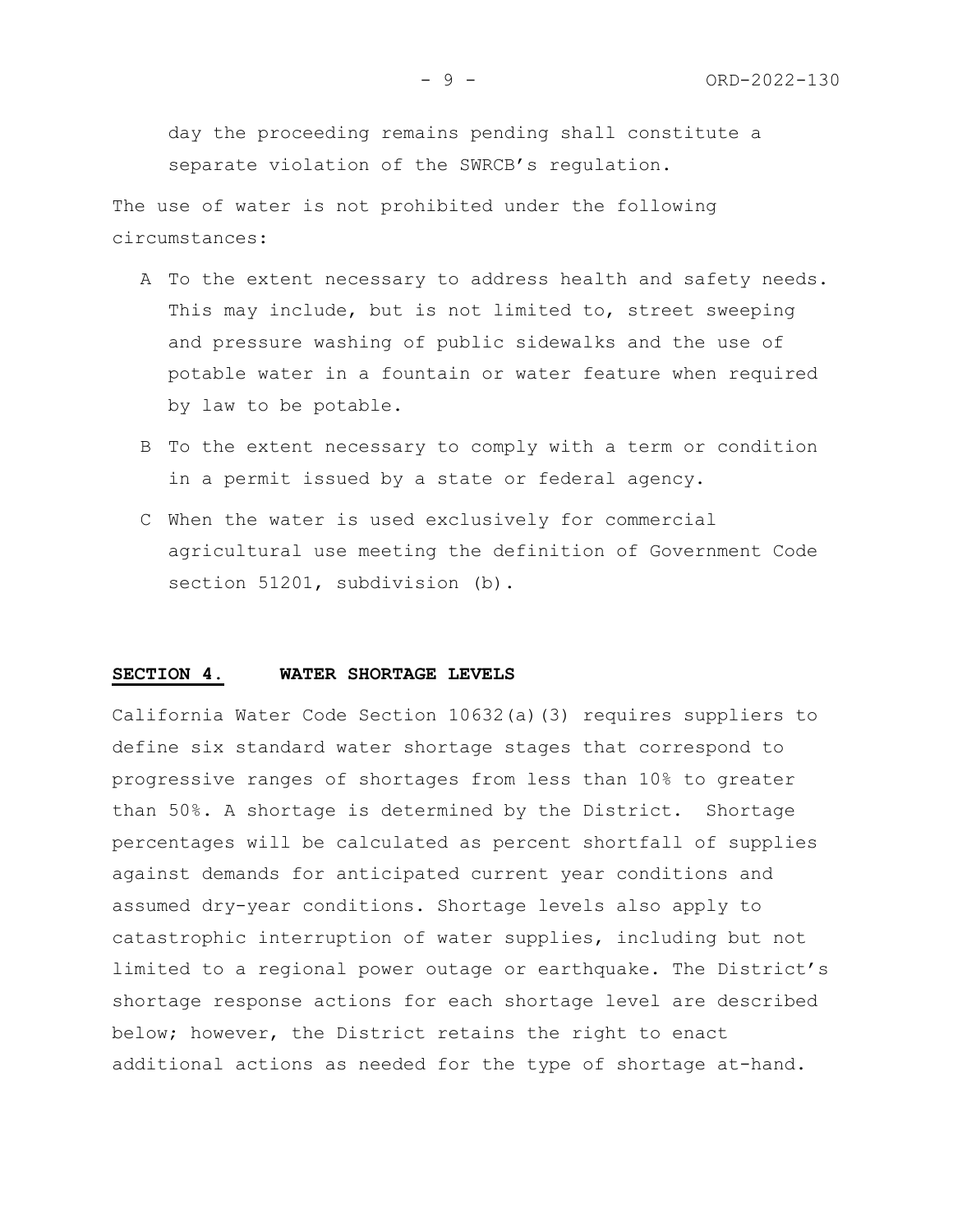# **Applicable to all levels:**

The aforementioned water waste prohibitions and associated penalties will remain in-effect regardless of a water shortage declaration. The General Manager, or his or her designee, shall monitor the projected supply and demand for water by its customers on a daily basis during periods of a water shortage or drought and shall recommend to the Board of Directors the extent of the conservation required through the implementation and/or termination of particular water conservation stages to plan and supply water to its customers. Thereafter, the Board of Directors may order the implementation or termination of the appropriate water conservation stage.

Upon the declaration of a water shortage level, the actions described below in each water shortage level will be in addition to water waste prohibitions and shall remain in-effect until the Board of Directors declares otherwise. The level of effort by the District in communicating to customers will increase with each increase in shortage level. Depending on the nature of the shortage, the District may augment water supply in lieu of, or complimentary to, demand reduction actions. The Board of Directors maintains the authority to issue mandatory water use restrictions including actions not listed herein on an as-needed basis to meet a water conservation target that is either mandated by the State or necessary to address a supply shortage in the District.

**Immediate Emergency:** If an Immediate Emergency occurs and the Board of Directors cannot meet in time to act to protect the public interest, the General Manager is hereby authorized and directed to implement any necessary rules and regulations upon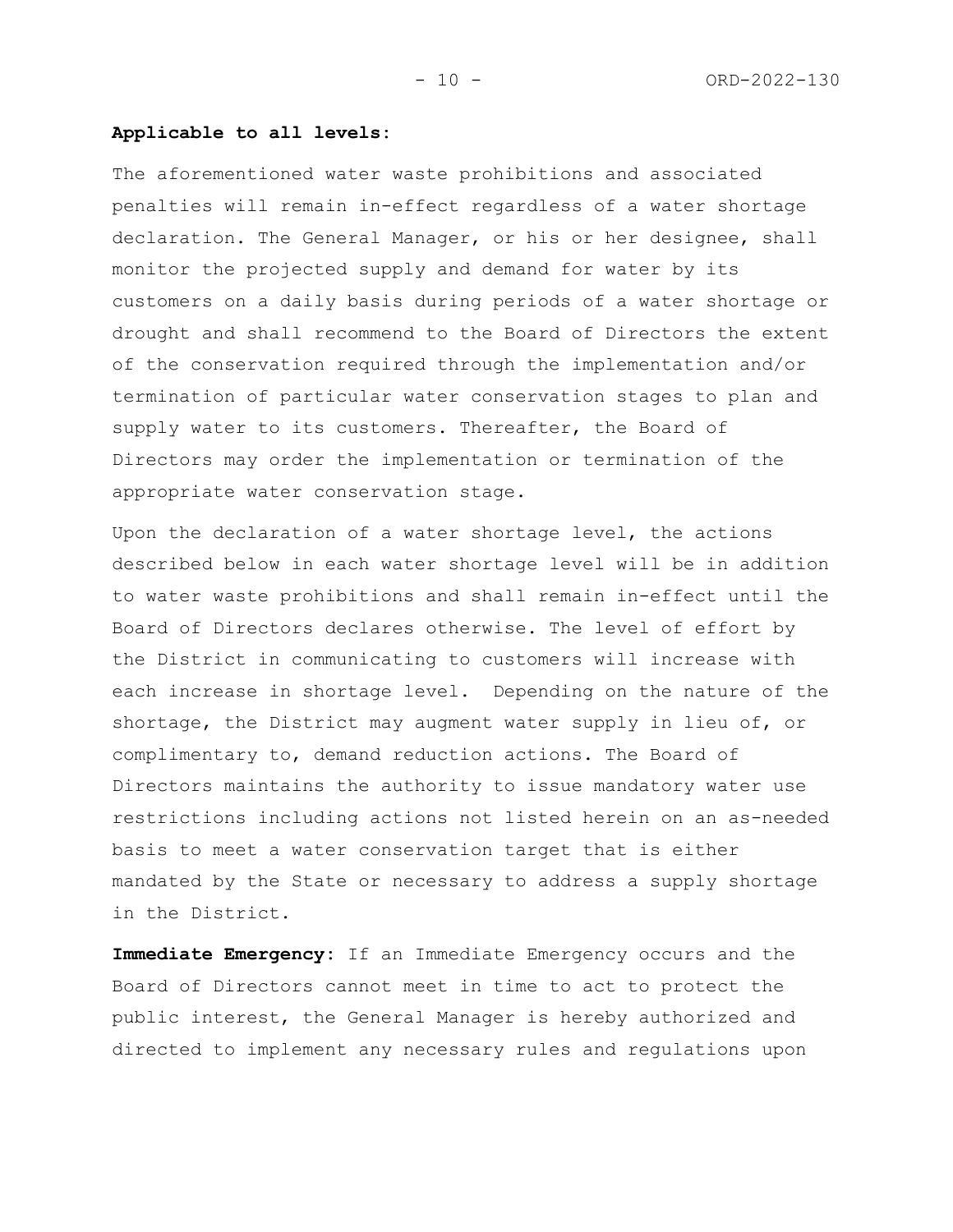his or her written determination that RCSD cannot adequately supply water to meet the ordinary demands of water consumers, and that such implementation is necessary to protect the public health and safety.

(1) The General Manager's written determination of an Immediate Emergency shall be: (a) filed with RCSD Board of Director's Secretary; (b) posted on RCSD's website; (c) delivered to the Board of Directors; and (d) subsequently considered by the Board of Directors at a general or special meeting for review, revocation, or ratification.

(2) The implementation of any rules and regulations during an Immediate Emergency shall take effect immediately upon making a posting of the determination of the Immediate Emergency on RCSD's website.

(3) The Board of Directors' meeting shall be held on the earliest date that a quorum of the Board of Directors is available. At the Board of Directors meeting, the General Manager shall update the Board of Directors on the severity and length of the Immediate Emergency.

# **Water Shortage Level 1 (Up to 10% Water Shortage):**

At such time the Board of Directors declares a water shortage of up to 10%, the District will encourage all customers to voluntarily conserve water. The District will make every reasonable effort to clearly communicate to all customers that water conservation of up to 10% is requested and will offer suggestions on how to conserve water.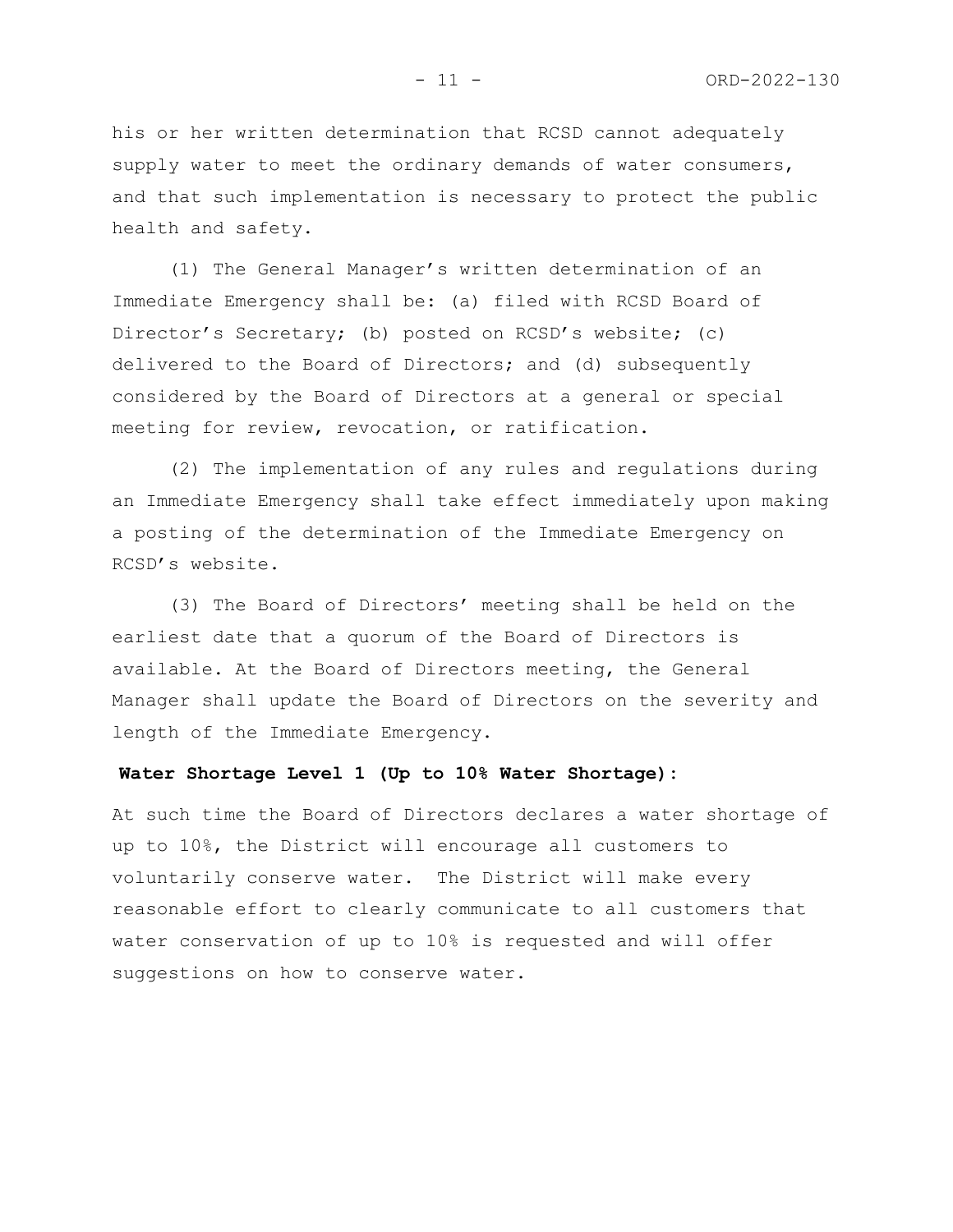# **Water Shortage Level 2 (Up to 20% Water Shortage):**

At such time the Board of Directors declares a water shortage of more than 10% and less than or equal to 20%, the District will encourage all customers to voluntarily conserve water. The District will make every reasonable effort to clearly communicate to all customers that water conservation of up to 20% is requested and will offer suggestions on how to conserve water.

# **Water Shortage Level 3 (Up to 30% Water Shortage):**

At such time the Board of Directors declares a water shortage of more than 20% and less than or equal to 30%, the District will encourage all customers to voluntarily conserve water. The District will make every reasonable effort to clearly communicate to all customers that water conservation of up to 30% is requested and will offer suggestions on how to conserve water. In addition, the District may  $\frac{1}{1}$  contact the highest water users and offer voluntary water waste surveys to reduce water use. Contact will consist of the following steps: (1) District will send one letter notifying the customer of their use, urging them to conserve, and request to meet onsite and perform a survey to reduce obvious water use; and (2) regardless of whether a survey is performed, District will follow up with phone calls at least once-per-month if the level of use does not decline in subsequent months.

# **Water Shortage Level 4 (Up to 40% Water Shortage):**

At such time the Board of Directors declares a water shortage of more than 30% and less than or equal to 40%, the District will make the following restrictions mandatory: (1) outdoor irrigation is limited to two days per week between the hours of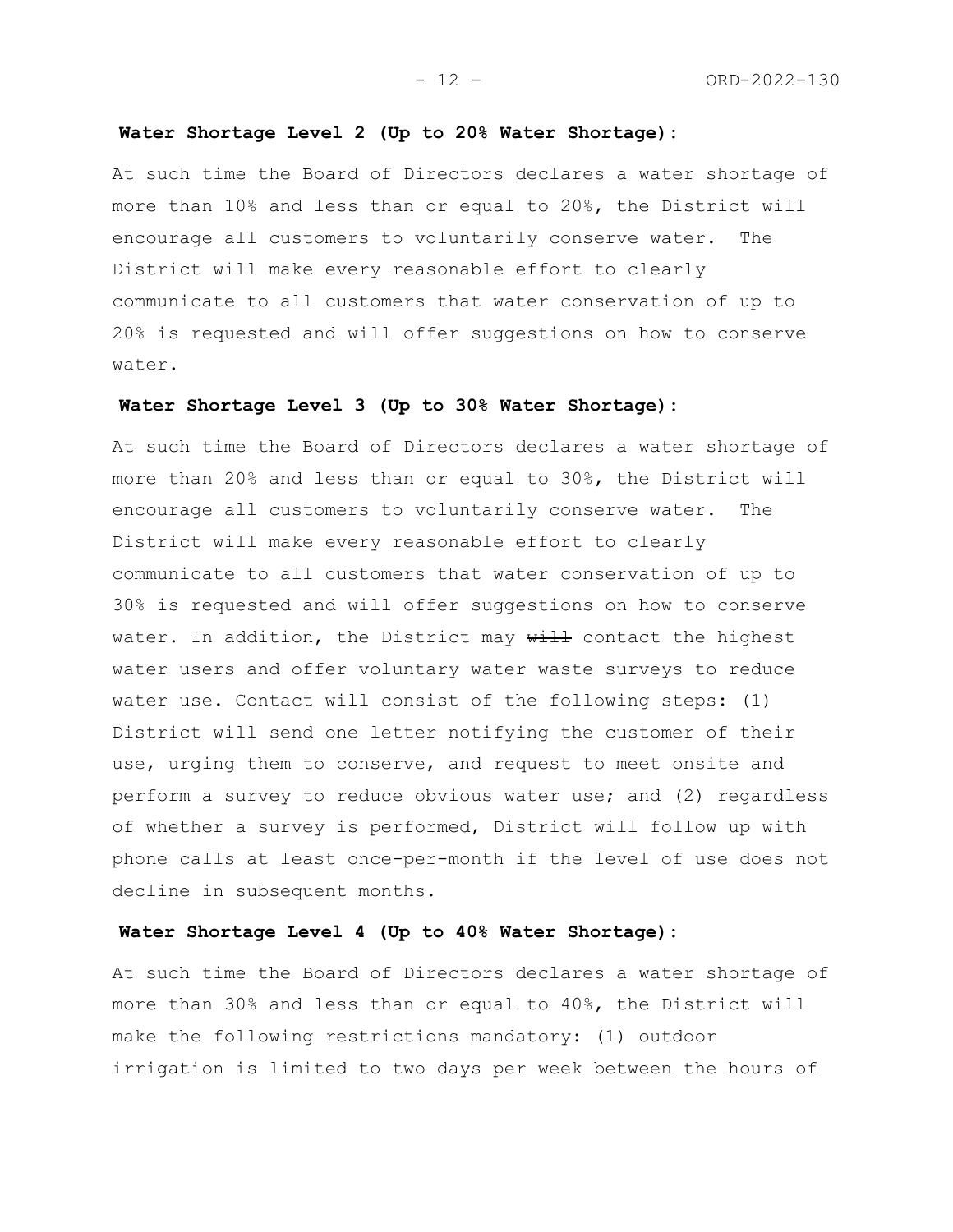8:00 PM and 8:00 AM; and (2) all public water uses that are not required for health and safety are prohibited. The mandatory prohibitions will be enforced with patrols and responding to reports from customers. The District will make every reasonable effort to communicate to all customers of the need for water conservation of up to 40% and will outline the mandated prohibitions as well as additional tips and suggestions on how to conserve water. The District will continue targeting high water users to reduce obvious water waste. Customers are encouraged to utilize available rebates for water-conservation purchases (e.g., smart irrigation controllers). The District will consider augmenting rebate amounts to entice greater customer participation.

# **Water Shortage Level 5 (Up to 50% Water Shortage):**

At such time the Board of Directors declares a water shortage of more than 40% and less than or equal to 50%, in addition to the actions in Levels 1-4, the declaration may engage conservation drought fees according to the current approved rate structure. If the Board implements drought fees, then the District would use then current enforcement, penalty, exemption, and appeals procedures within the District's policies for non-payment of service. The District will make every reasonable effort to notify customers of the Board's decision in advance of the change taking effect.

# **Water Shortage Level 6 (Greater than 50% Water Shortage):**

At such time the Board of Directors declares a water shortage of more than 50%, the declaration may engage conservation drought fees according to the current approved rate structure. If the Board implements drought fees, then the District would use then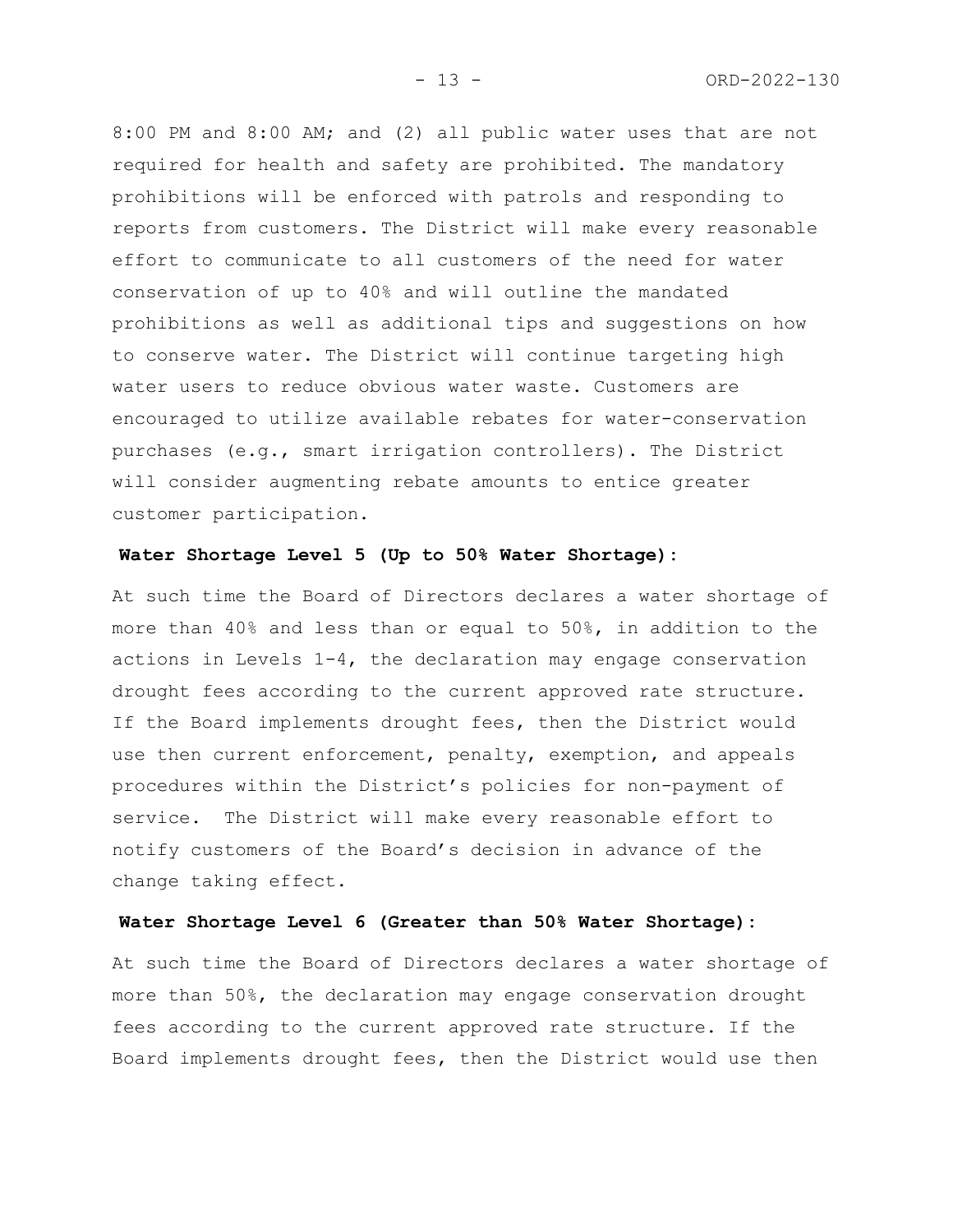current enforcement, penalty, exemption, and appeals procedures within the District's policies for non-payment of service would apply. The District will make every reasonable effort to notify customers of the Board's decision in advance of the change taking effect.

# **SECTION 5. COMMUNICATION PROTOCOL**

The District will regularly, and not less than once per year, communicate to all customers that water waste is prohibited.

The existence of water shortage levels may be declared by resolution of the Board of Directors adopted at a regular or special public meeting held in accordance with State law. All mandatory conservation measures described in the shortage levels shall take effect immediately or as otherwise provided by State law.

Within ten (10) days following the declaration of a shortage level (or declaration of the end of a shortage level), the District will publish a copy of the resolution, or an easy-toread summary of the resolution with a link to the complete resolution in the newspaper used for publication of official notices. In addition, the District will provide the information on the District's website, at the District office, and to each customer by mail. The notices will include details as to how much reduction in water use is requested and provide suggested means to achieve that.

In a disaster when prior notice of water shortage response actions may not be possible, noticing procedures will be dictated by the District's Emergency Response Plan.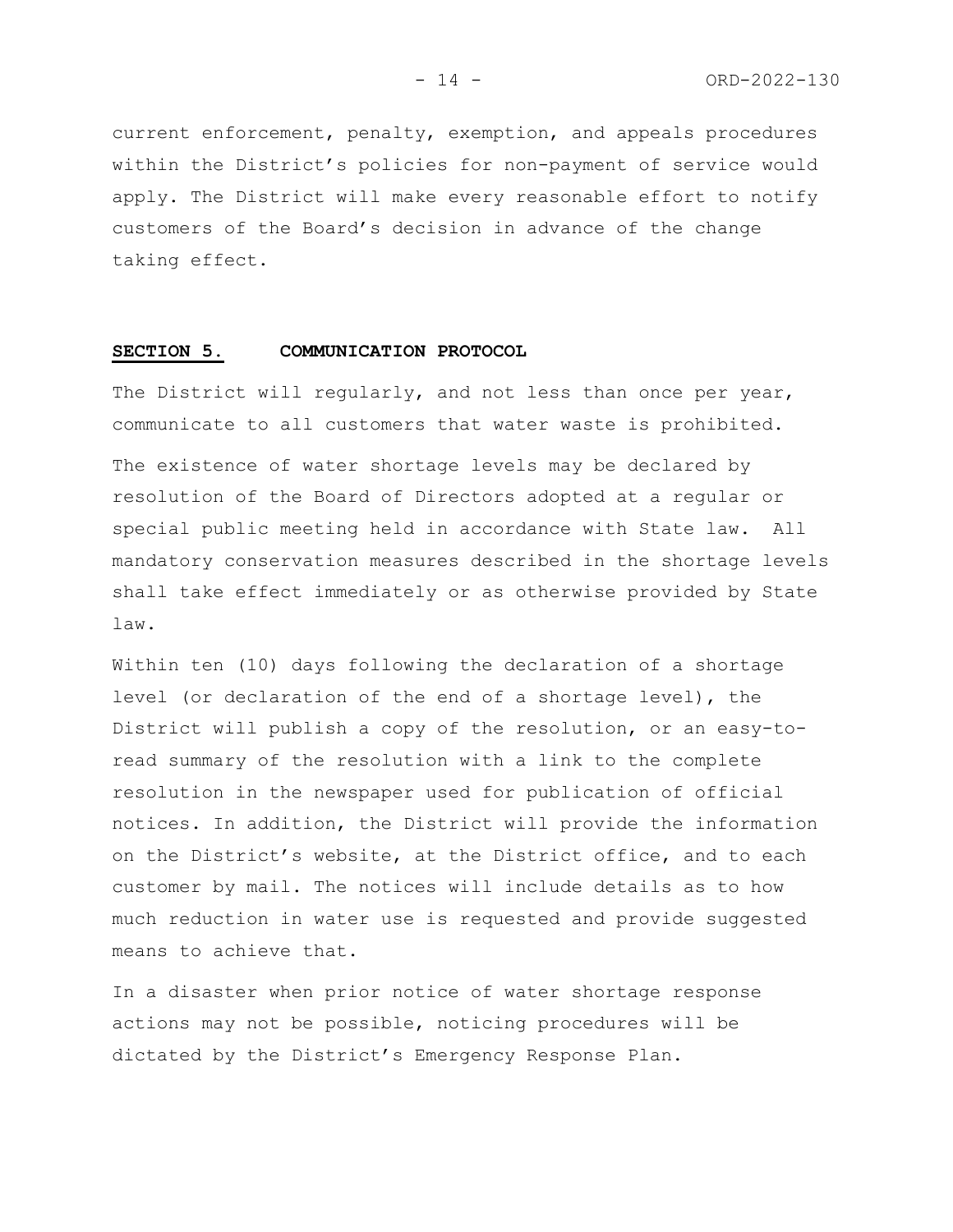#### **SECTION 6. ENFORCEMENT AND PENALTIES**

During Water Shortage Levels 1, 2, and 3, customers who do not voluntarily reduce water use will not be penalized unless there is a violation of a water waste prohibition. For violations of a water waste prohibition or mandatory water use restrictions outlined in each Water Shortage Level or as declared by the Board of Directors, penalties are described below for each violation.

- A The District will make a reasonable effort to notify and assist customers with compliance. Reasonable efforts to notify customers of any violation include, but are not limited to, personal contact, door hangar, letter, registered U.S. mail, email, or telephone.
- B Each day that a violation of this ordinance occurs is a separate offense. All remedies provided herein shall be cumulative and not exclusive.
- C Civil penalties may be levied for each violation of prohibitions specifically cited in this ordinance, as follows:
	- a. First Violation: Written citation.
	- b. Second Violation: Written citation and \$25 dollars (\$25.00) added to the next water bill.
	- c. Third Violation: Written citation and \$100 dollars (\$100.00) added to the next water bill.
	- d. Fourth Violation: Penalty of \$500 placed on the water bill, and after a 15-day written notification, the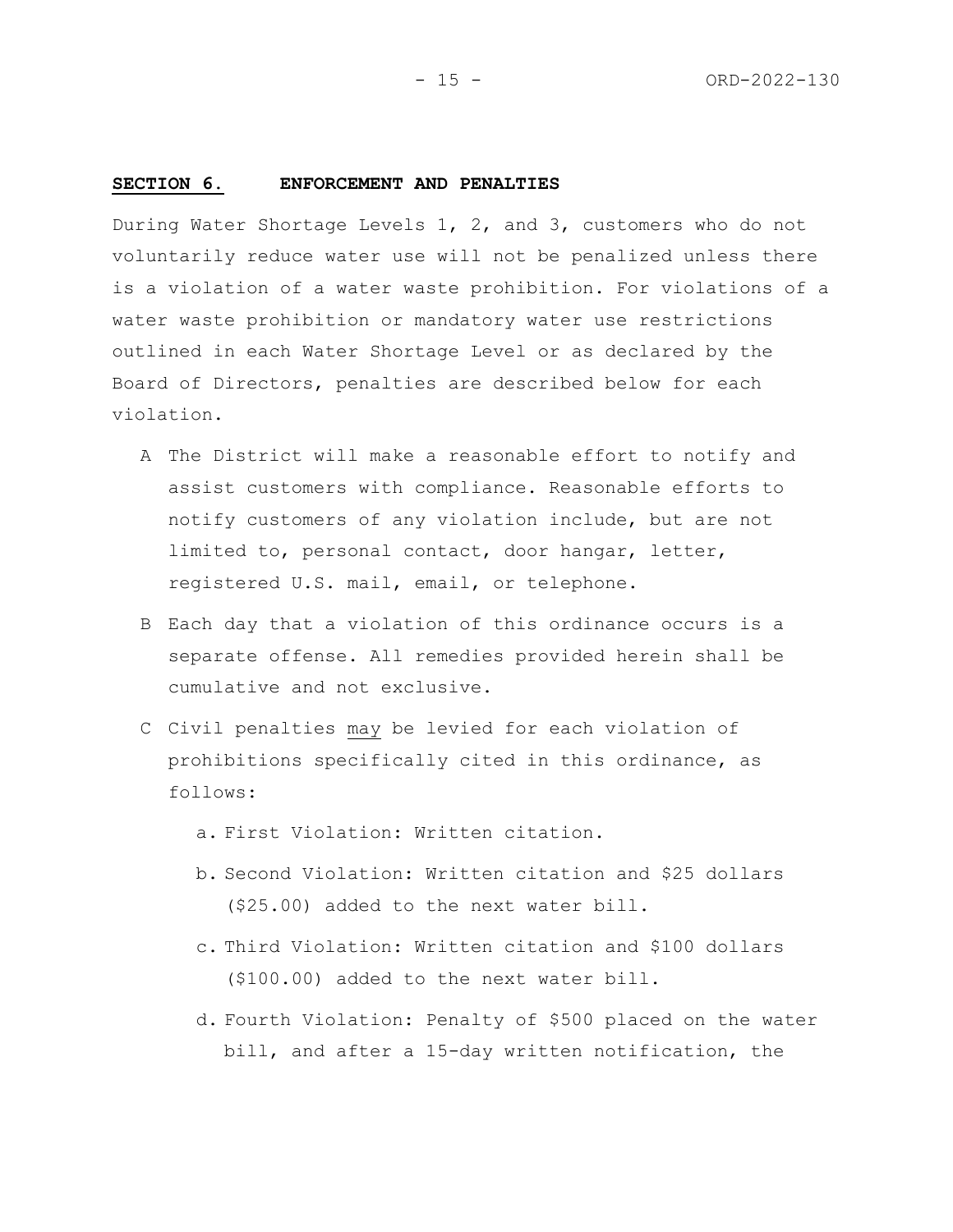customer may also be subject to a flow restricting device. A person or entity that violates this Ordinance is responsible for payment of the District's charges for installing and/or removing any flow restricting device and for disconnecting and/or reconnecting service per the District's schedule of charges then in effect. The charge for installing and/or removing any flow restricting device must be paid to the District before the device is removed. Nonpayment will be subject to the same remedies as nonpayment of basic water rates.

- e. It is the discretion of the District to waive citations on a case-by-case basis when violations of this ordinance are addressed by the customer in a timely manner to the satisfaction of the District.
- D Misdemeanor. In addition to, or as an alternative to the enforcement measures provided herein, or any other applicable civil or criminal remedies, violations of this Ordinance may be prosecuted as a misdemeanor, unless made an infraction by the prosecutor, and punishable by imprisonment in the county jail for not more than thirty (30) days, or by a fine not exceeding one thousand dollars (\$1,000), or by both as provided in California Water Code section 377.
- E Discontinuing Service. In addition to any fines, and other remedies, the District, after a fifteen (15) day written notification, may disconnect a customer's water service for willful violations of this Ordinance, subject to the appeals process described herein.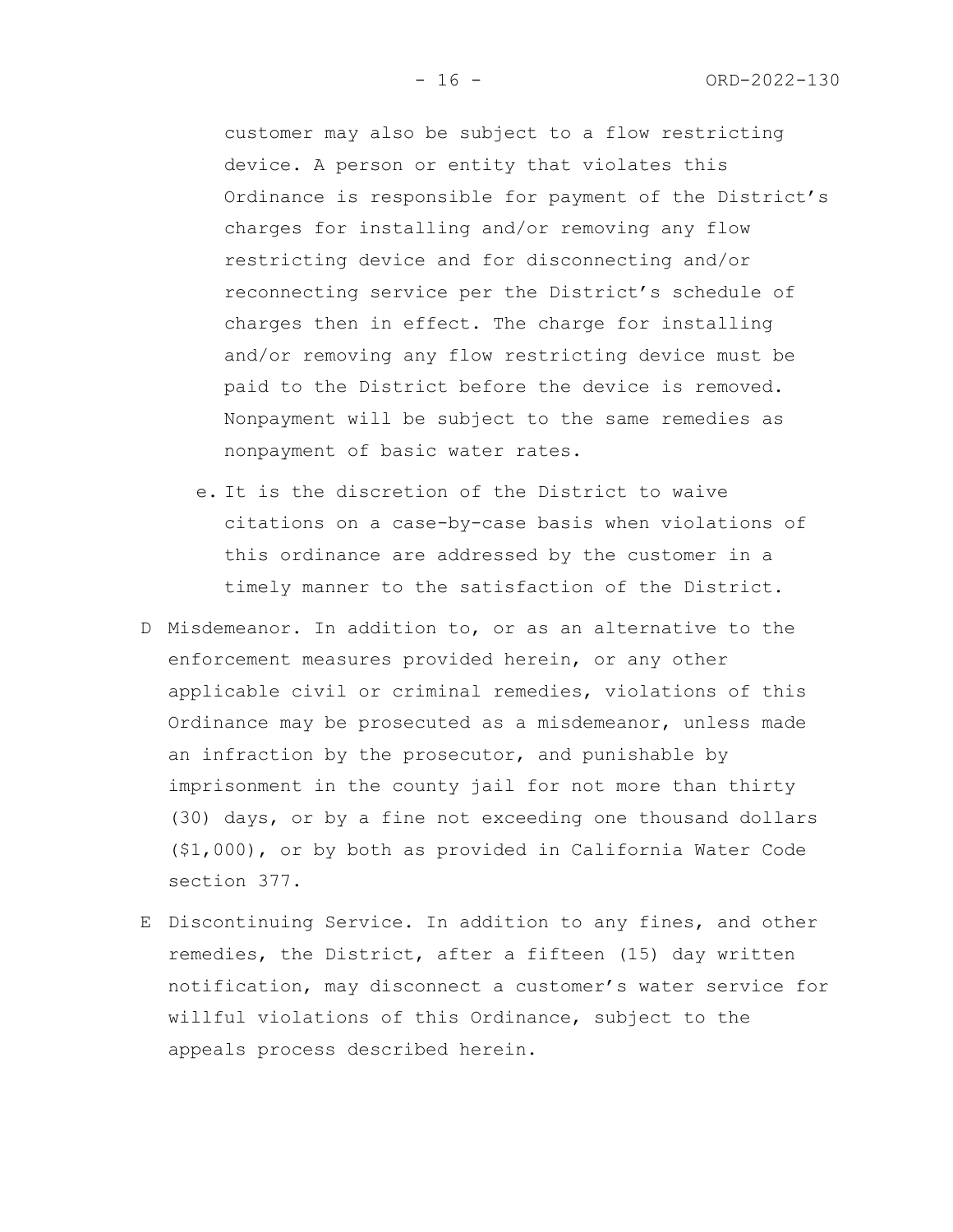- F Leak Shut Off for Dedicated Irrigation Meter. In instances where a leak is observed on the customer's side of a dedicated irrigation service or irrigation system, the District may immediately shut off such system and/or meter and may issue a notice of violation as provided for in this Ordinance. Water service may not be reinstated until such leak is repaired.
- G All fines collected by the District pursuant to this Ordinance shall be used by the District to further water conservation efforts in the District.

# **SECTION 7. EXEMPTIONS**

Customers may be exempted from application of this Ordinance for a certain type of use if the Board of Directors issues a permit allowing such use and if such permit issuance is based on a finding that enforcement of the applicable restriction would (1) cause an unnecessary and undue hardship to the customer applying for such permit or the public, or (2) cause or threaten an immediate emergency condition affecting the health, sanitation, fire protection, or safety of the customer or the public; or (3) cause the customer to violate a term or condition in a permit issued by a state or federal water agency. The Board of Directors may require the installation and use of such water conservation devices or practices as they deem appropriate as a condition of the exemption permit.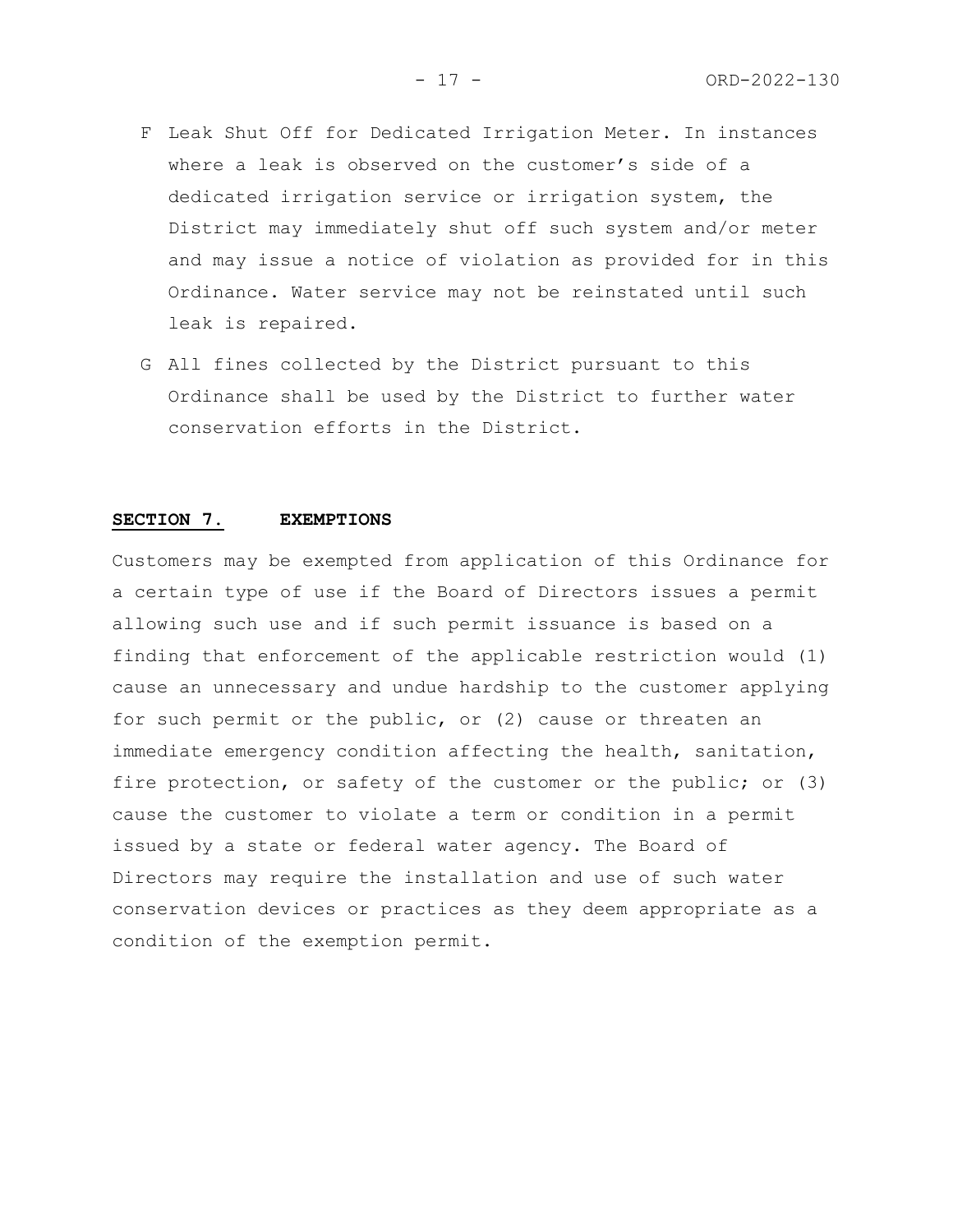# **SECTION 8. APPEALS**

Upon receipt of the written citation or other decision from the District, the customer shall have thirty (30) calendar days to appeal the decision to the General Manager. The General Manager shall then schedule a review for consideration of the matter. The General Manager will then notify the customer of his/her appeal decision. If the customer is not satisfied with the appeal decision rendered by the General Manager, the customer shall have ten (10) calendar days to appeal the decision to the Board of Directors. The Board shall then schedule the matter for consideration at a regular or special meeting of the Board and render its decision, which shall be a final decision. If the customer fails to appeal during either the thirty (30) calendar days in the District's notice to the customer or the ten (10) calendar days period specified in the District's notice to the customer regarding the General Manager appeal, the customer shall lose its right to appeal the fine.

# **SECTION 9. CEQA EXEMPTION**

The Board of Directors hereby finds that this Ordinance is not subject to the California Environmental Quality Act (Public Resources Code Section 2100 et seq.) ("CEQA") pursuant to Section 15307 and Section 15378(b)(2) of the State CEQA Guidelines, California Code of Regulations, Title 14, Chapter 3, since it makes and implements policies and procedures for ensuring that water resources are conserved by reducing water demands.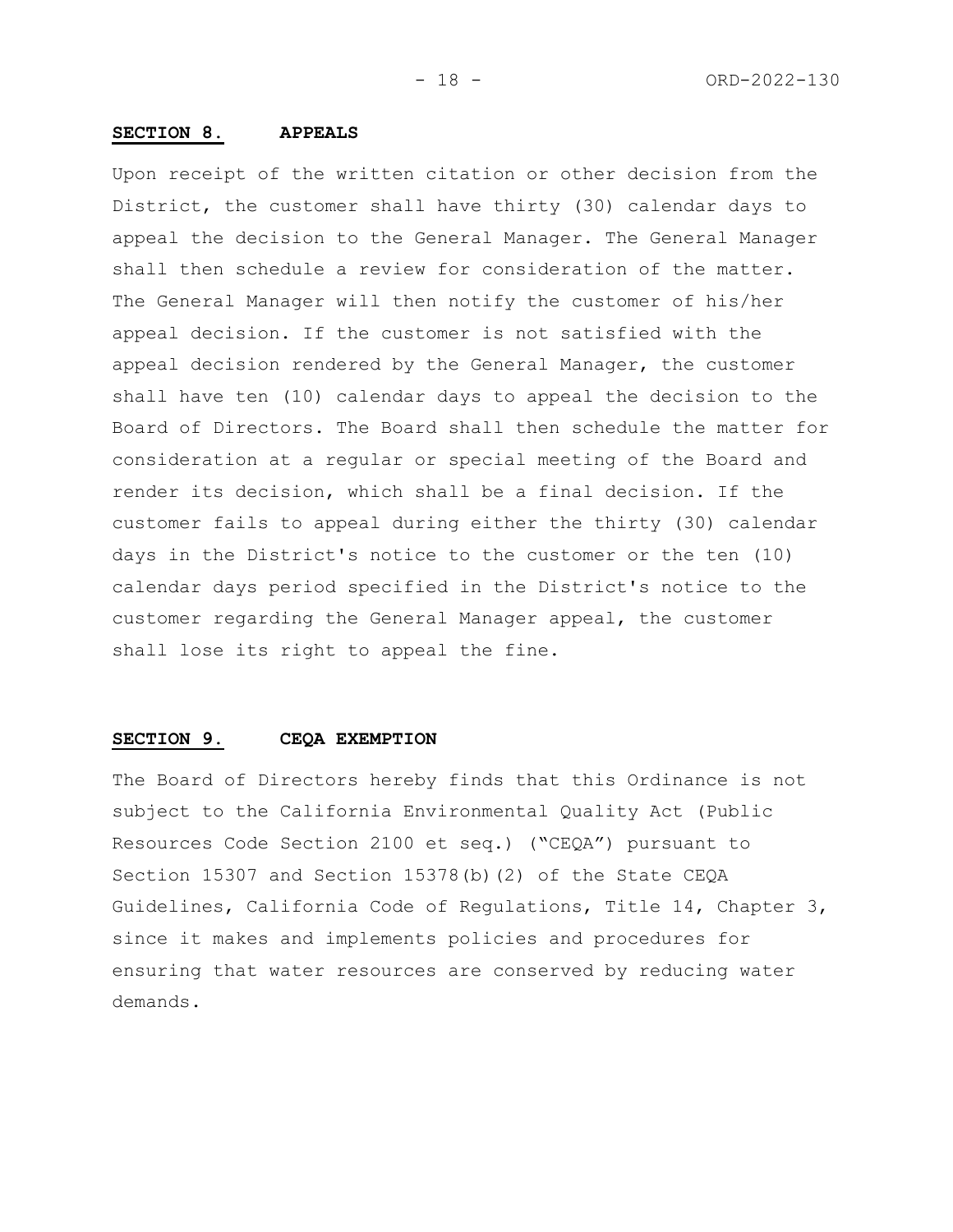# **SECTION 10. CONFLICTING PROVISIONS**

If provisions of this Ordinance are in conflict with other rules and regulations of the RCSD, and other resolution or ordinance of the RCSD, or any State law or regulation, the more restrictive provisions shall apply.

#### **SECTION 11. SEVERABILITY**

If any provision, section, subsection, sentence, clause or phrase or sections of this Ordinance, or the application of same to any person or set of circumstances, is for any reason held to be unconstitutional, void or invalid, the invalidity of the remaining portions of sections of this Ordinance shall not be affected, it being the intent of the Board in adopting this Ordinance that no portions, provisions, or regulations contained herein shall become inoperative, or fail by reason of the unconstitutionality of any other provision hereof, and all provisions of this Ordinance are declared to be severable for that purpose.

# **SECTION 12. EFFECTIVE DATE**

This Ordinance shall be effective upon adoption. Within ten (10) days after its adoption, the Secretary shall cause this Ordinance to be published once pursuant to California Government Code Section 6061 in full in a newspaper of general circulation which is printed, published, and circulated within the RCSD. If there is no such newspaper, the ordinance shall be posted within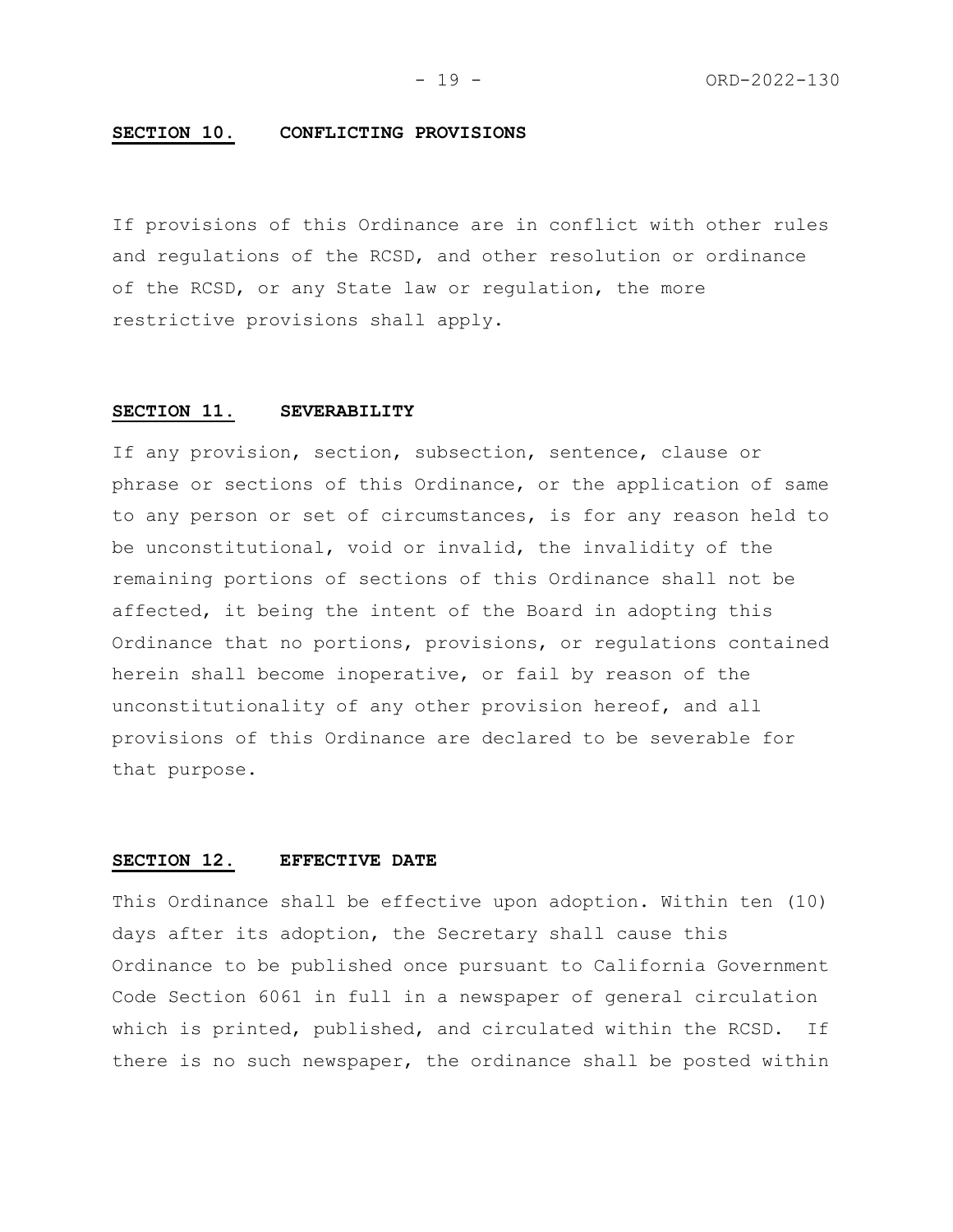10 days after its adoption in three public places within the public entity. The Ordinance shall also be posted on the District website and District office.

#### **SECTION 13. DEFINITIONS**

- A. "Agricultural use" means use of land, including but not limited to greenhouses, for the purpose of producing an agricultural commodity for commercial or community purposes.
- B. "Architectural or landscaping guidelines or policies" includes any formal or informal rules other than the governing documents of a common interest development.
- C. "Board of Directors" means the Board of Directors of Rubidoux Community Services District.
- D. "Commercial agricultural use meeting the definition of Gov. Code section 51201, subdivision (b)" includes irrigation, frost protection and heat control, but does not include cleaning, processing or other similar post-harvest activities.
- E. "Common interest development" has the same meaning as in section 4100 of the Civil Code.
- F. "Community service organization or similar entity" has the same meaning as in section 4110 of the Civil Code.
- G. "Decorative water feature" means a water feature that exists for decorative or aesthetic purposes and non-potable water can be used because it is not intended for recreational uses.
- H. "District" means the Rubidoux Community Services District.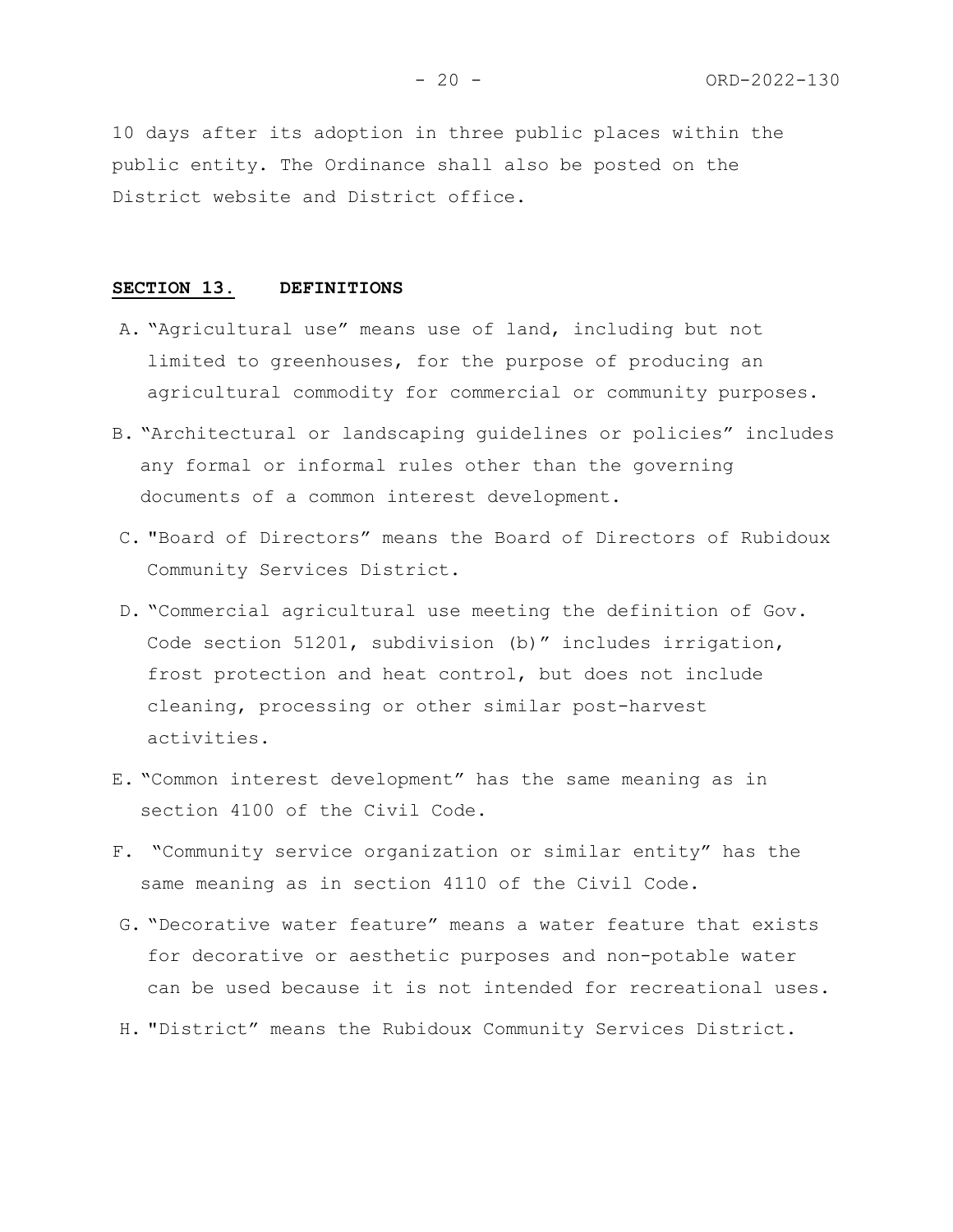- I. "General Manager" means the General Manager of Rubidoux Community Services District or his or her authorized designee.
- J. "Governing documents" has the same meaning as in section 4150 of the Civil Code.
- K. "Homeowners' association" means an "association" as defined in section 4080 of the Civil Code.
- L. "Immediate Emergency" means a disaster or other disruption of the District's water supply, which requires a response by the General Manager before the Board of Directors can meet.
- M. "Incidental runoff" means unintended amounts (volume) of runoff, such as unintended, minimal overspray or leakage from sprinklers that escapes the area of intended uses. Water leaving an intended use area is not considered incidental if it is part of the facility or system design, if it is due to excessive applications, if it is due to intentional overflow or application, or if it is due to negligence.
- N. "Landscape irrigation system" means an irrigation system with pipes, hoses, spray heads, or sprinkling devices that are operated by hand or through an automated system.
- O. "Potable water" means water which is suitable for drinking.
- P. "Non-potable water" means water that is not suitable for drinking.
- Q. "Recreational water feature" means a water feature intended for potable water recreation, such as a swimming pool or spa.
- R. "Separate interest" has the same meaning as in section 4185 of the Civil Code.